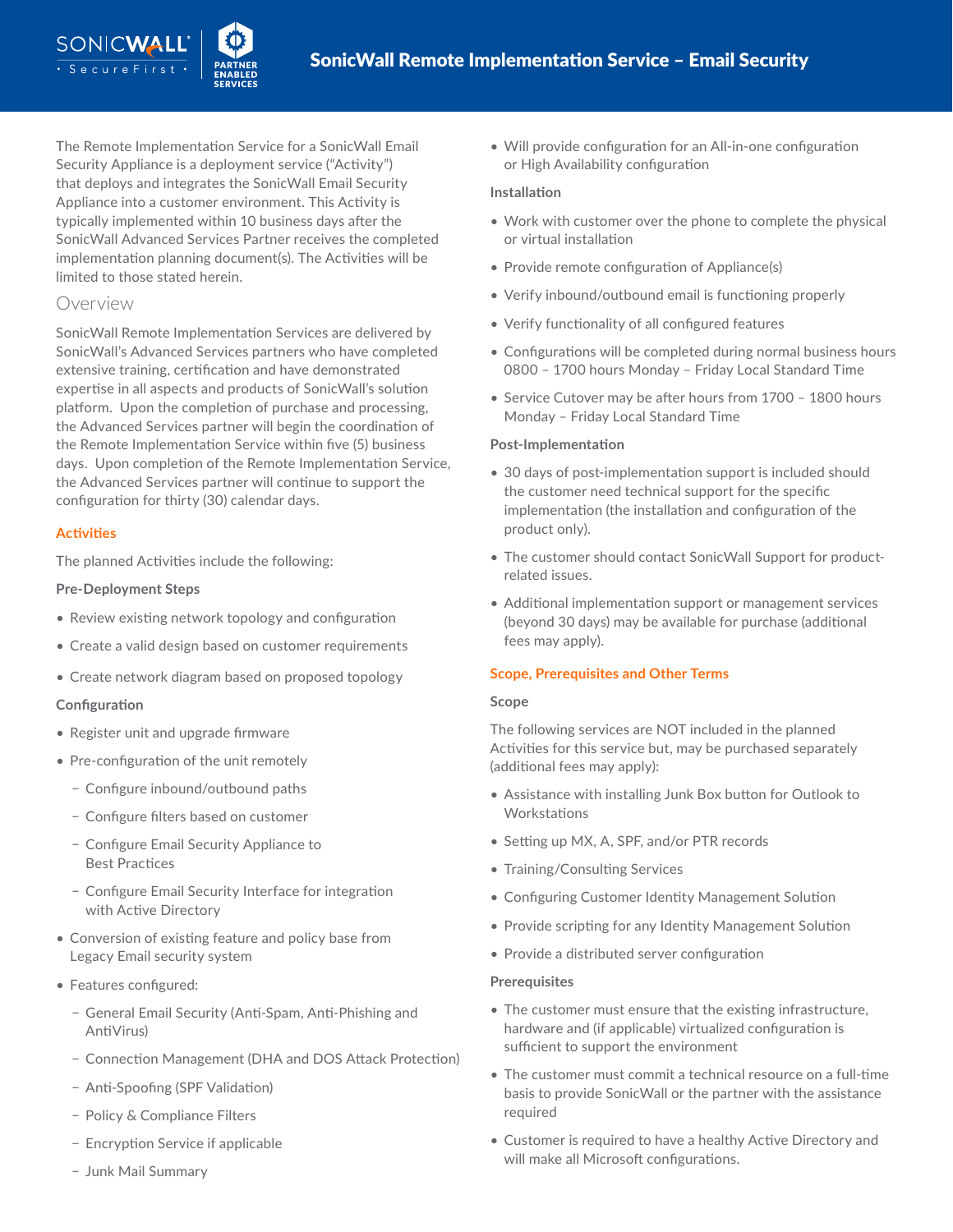# SonicWall Remote Implementation Service – Email Security

#### **Other Terms**

- All activities will be performed remotely utilizing the phone and web conferencing
- It is the customer's responsibility to ensure it has the appropriate agreements with the provider of the Activities.
- The provision of the Activities does not include the development of any intellectual property. All right, title and interest arising from the performance of Activities shall vest in SonicWall.
- SonicWall and/or the provider of the Activities may require execution of additional documentation before performance of the Activities begin. This additional documentation may include (without limitation) dates for the work to begin. If the provider of the Activities can accommodate a change in schedule related to the Activities, the provider may require a two (2) week lead time (or more) before Activities can be performed.
- If a customer makes any changes during or after the Activities begin, additional charges and/or schedule changes may apply.
- Only configured features publicly posted by SonicWall in the Datasheets may be configured.
- Not all Activities may need to be configured.
- The information provided herein is a general description of Activities. Any services delivered that are not explicitly outlined herein are not a part of this offer.
- The duration for the provision of Activities may vary based on many factors including, but not limited to, the complexity of the customer's environment.
- SonicWall is not responsible for ensuring Customer's compliance with data privacy, security and PCI requirements.
- Customer agrees that additional fees may be due and payable if Customer makes any such changes or otherwise fails to meet the prerequisites set forth herein.
- Only authorized SonicWall providers may provide the Activities described by this offer.

#### **Purchase Information**

| SKU ID            | <b>DESCRIPTION</b>              |
|-------------------|---------------------------------|
| $01 - SSC - 8531$ | SonicWall Remote Implementation |
|                   | Email Security                  |